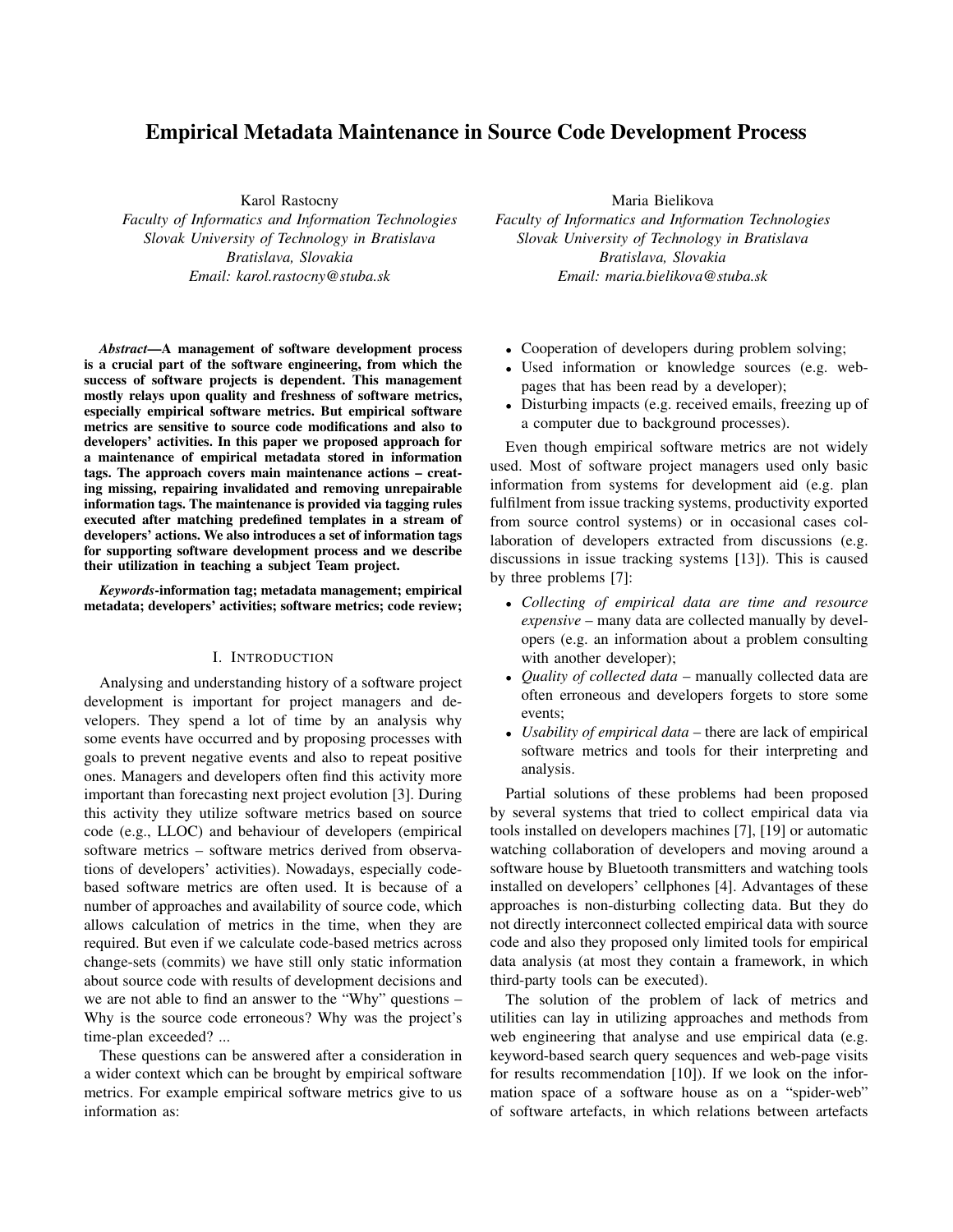are their dependencies at different levels of an abstraction, we can modify and reuse web engineering methods and approaches in a domain of software houses (e.g. for an enhancement of search in source code [11] or for identification of developers' tasks in their commits [9]). We utilize this principle in the project PerConIK<sup>1</sup> (Personalized Conveying of Information and Knowledge) which is focused on a support of enterprise applications development in a software house via empirical software metrics and their application in software development processes [2]. In the project PerConIK we collect empirical data via software tools and extensions for integrated development environments (Microsoft Visual Studio 2012 and Eclipse) and web browsers (Mozilla Firefox and Google Chrome) installed in developers' working environments, that collect developers activities as open/add/edit source code file, copy/paste and visited web-pages and biometric information (e.g. intensity of mouse clicks).

We store developer-oriented empirical data and software metrics in form of information tags [15] that are directly related to software artefacts. But empirical data are error prone, while their validity can be affected by various sources. The first of all is instability of source code during development process. But validity of information tags can be affected by other empirical data as activities of developers or time, too. In this paper we describe basics of information tags and their dependencies (Section 2) and basics of proposed approaches for maintenance of empirical software metrics anchored to software artefacts via information tags with first evaluations (Section 3). Proposed methods in these sections address problems of collecting and quality of empirical data. In Section 4 we present real utilization of information tags in software development process with a set of used information tags via which we present example of utilization of empirical data. The last section concludes the paper's contributions and discuss possibilities of a future work.

#### II. CONCEPT OF INFORMATION TAGS

The concept of information tags is based on simplicity of conventional tags used in folksonomies as forms of a lightweight ontology [5]. Folksonomies utilize tags (keywords) as basic entities of an object's description. In our manner, an information tag is not only a simple keyword assigned to an object but it is a structured information which has been assigned to the object for a specific, defined reason (we can say, that information tags map structured data to their resources, tagged objects, with semantic relations). This categorize information tags to scope of descriptive metadata (based on NISO classification [14]) that are defined by triples of a type, an anchoring and a body [2].

Information tags can have different nature which is dependent on their sources (a creator and source data) and consumer (software systems or users). Thus we classify information tags as follows:

- *Machine information tags* information tags that are created by software systems. Machine information tags can be more precisely classified to:
	- *Content-based information tags* information tags directly inferred from a tagged content, i.e. codebase software metrics;
	- *User activity information tags* information tags inferred from users' activity over tagged resources, i.e. empirical software metrics. These information tags are important because they can be used for a detection of hardly obtainable information as popular or frequently visited source code;
	- *Aggregating information tags* information tags inferred from another information tags, e.g. an average ranking of a source code. These information tags simplify information stored in multiple information tags so they can be directly used as analytical results for developers and managers. Aggregating information tags can additionally contain partial results that are used by multiple software systems or tools that directly enhance performance of computation (e.g. both tools for searching in source code and tools for ranking of developers use average source code ranking. They do not have to process all ranking information tags and calculate average rankings, but they can directly read an aggregating information tag with pre-calculated average ranking);
- *User information tags* information tags that are created by users. Even though user information tags are not created so frequently as machine information tags created by software systems, these user information tags contain users' knowledge and opinions about content. Examples of users' information tags are rankings, formal tags or structured annotations created by fulfilling of predefined forms.

Information tags are closely related to resources at two levels of an abstraction. The lowest level is anchoring, which exactly identifies tagged source code artefact. So anchoring is directly dependent from structure and syntax of source code and no empirical events or modifications of source code semantics have any influence to anchoring. We have solved problem of anchoring dependency by proposition of the robust location descriptor for source code which provide acceptable accuracy and can be interpreted in real time [16]. This descriptor gives us a possibility to anchor information tags to words (commands) of source code.

Higher level of relation between information tags and source code is provided via bodies of information tags.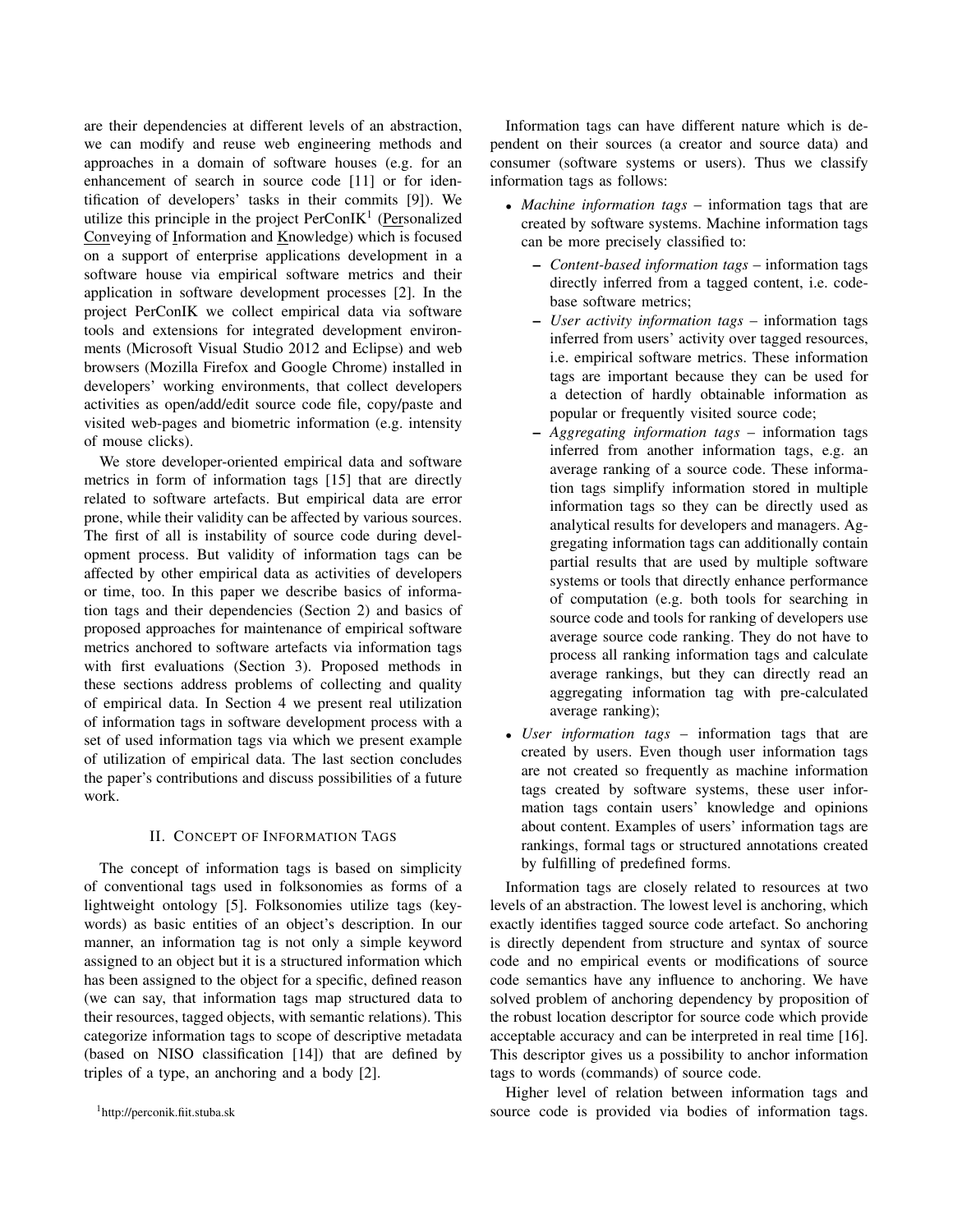Bodies contain main knowledge or information about tagged source code, so they can be affected not only by structure of tagged source code, but their validity is dependent on semantic of source code and empirical events (e.g. developers' activities) too. It depends on information tags' types and sources, which of structural, semantic or empirical properties of source code affects validity of information tags (see Table I). Content-based information tags are inferred directly from structure and/or semantic of source code and they have no empirical dependencies. On the other side, information tags based on user activity are closely dependent on empirical data. In case of aggregating information tags, these dependencies are inherited from information tags that are aggregated.

User information tags have special position. User information tags are mainly dependent on the structure and the semantic of source code, because developers tag source code with their opinion on source code and they do not know any empirical data about source code (they do not know who and how interacts with the code). But their tags are indirectly dependent on empirical data, too. This is caused by human factor – developers tag source code with their individual knowledge in some context (previous activity, tiredness, etc.)

### III. EMPIRICAL METADATA MAINTENANCE

All information tags are closely related to source code (all information tag classes needs at least minimal knowledge about source code semantic  $-$  see Table I) and it seems to be necessary to analyse source code for maintenance information tags. On the other side, all information tags for up to content-based information tags are dependent on empirical data and also source code is created in some context (definable by empirical data) which influences source code properties. Therefore it should be possible to substitute structural and semantic source code properties by a set of empirical data and information tag maintenance can be based almost only on empirical data collected during development process.

## *A. Creating, Repairing and Removing Information Tags*

Main goal of information tags maintenance is to keep information tag space valid and consistent. Simply, similar source code artefacts should be described by similar sets of information tags. To fulfil these requirements, the maintenance has to provide following maintenance actions [2]:

- Create missing information tags;
- Repair invalidated information tags;
- Remove unrepairable information tags.

Based on aforementioned analysis of information tag dependencies we can identify three data sources that directly influence validity and consistency of information tag space – source code, developer-oriented empirical data and other information tags. Following these sources we can also define events that execute process of information tags maintenance:

Table I DEPENDENCIES OF INFORMATION TAGS CLASSES ON STRUCTURAL AND SEMANTIC PROPERTIES OF SOURCE CODE AND EMPIRICAL DATA (DEVELOPERS' ACTIVITY) RELATED TO SOURCE CODE.

| Information tags | Structure <i>p</i> . | Semantic p. | Empirical data |
|------------------|----------------------|-------------|----------------|
| Content-based    |                      |             |                |
| User activity    |                      |             |                |
| Aggregating      |                      |             |                |
| User             |                      |             | л              |

- *Commit* when developers finished editing source code, they publish change-sets over source codes by commits so information tags with code-based software metrics can be recalculated;
- *Receiving empirical data* every time when empirical data are received, processes that calculate empirical software metrics should be executed;
- *Modification in information tags space* aggregating information tags aggregate data from other information tags, so each modification in information tags space (adding new, editing or removing old information tag) can lead to recalculating aggregated information which use modified information tags' data;
- *Time* some information tags are time dependent and contrary they are created when aforementioned events does not arrive, e.g. information tags that identify source code which has not been used for long time.

Therefore, executing maintenance actions can be eventoriented whereby it should be enough to watch stream of aforementioned events and to wait for a match of a template of an event sequence which indicates, that an information tag should be created. The main contribution of this idea is that we do not have to store and reprocess all data collected from developers' working environments, but it is enough to store only data from time window which is necessary for matching event sequence template. As a result, software systems that create information tags do not have to deal with problem of big data analysis via querying a repository of all collected empirical data.

We implemented this idea in a proposition of a tagger [17] based on processing linked stream data [18]. An employing linked stream data gives us possibility to utilize advantages of linked data inference with a combination of simple specification of event sequence templates in a SPARQL-like language. The proposed tagger contains four main parts (see Figure 1):

• *Repository of tagging rules* – the tagger maintains information tags based on tagging rules that have specified stream queries and tagging actions (each rule has one query and one tagging action). Stream queries are used for matching sequences of events in the stream and selecting queried data. Following of a positive evaluation of queries, tagging actions uses queried data and create new information tags;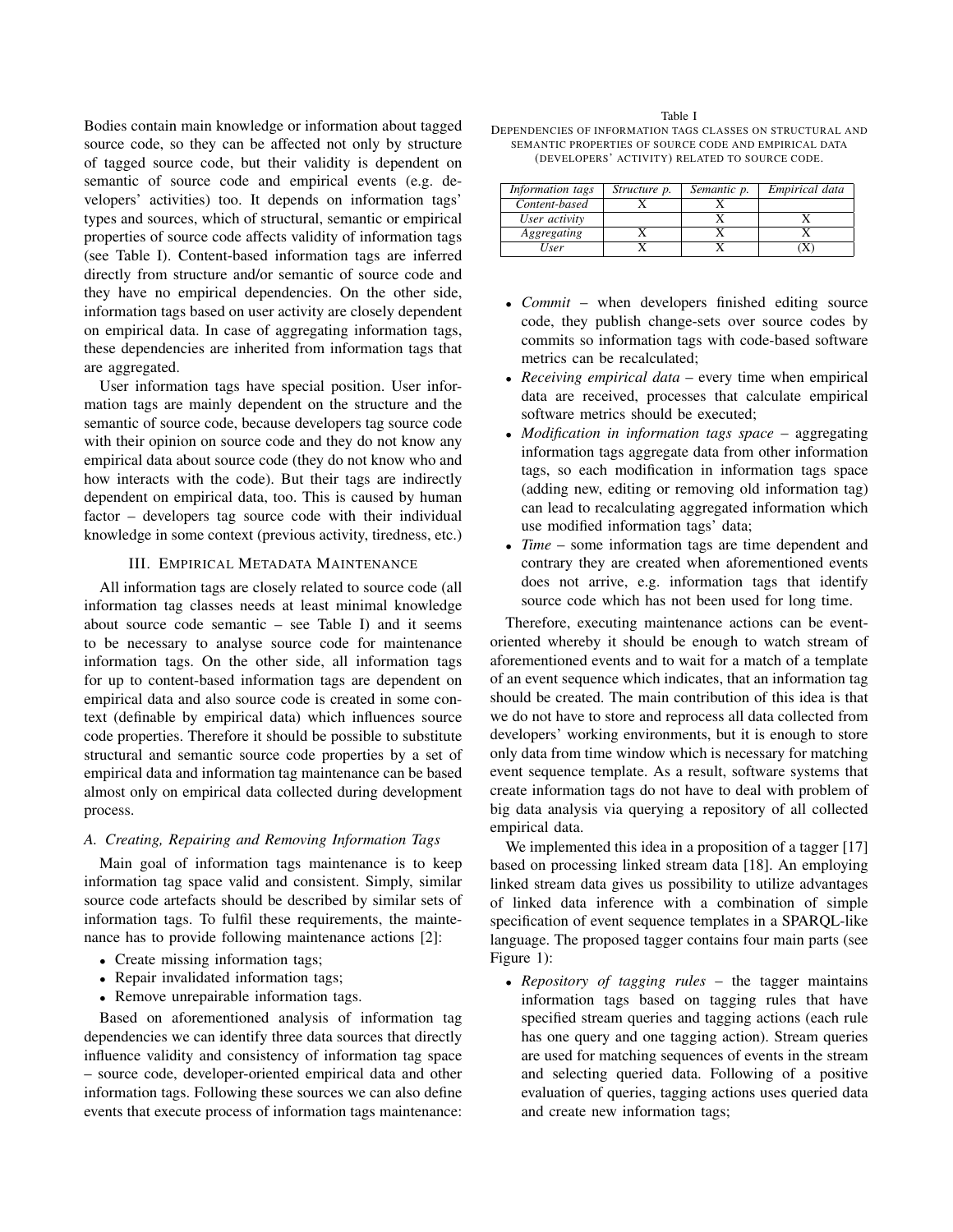- *Linked stream data generator* data collected from developers' working environments (source code changesets and empirical data) and data about modifications in information tags space are not directly received in form of linked data and they have to be transformed from structured objects to RDF graphs (used by Linked Data initiative [6]) and streamed out to Linked stream data processor. This task is provided by Linked stream data generator, which periodically connects to a source code repository, an empirical data collector and the repository of information tags and reads new unprocessed data. After that it transforms these data to RDF graphs and streams them out;
- *Linked stream data processor* received linked stream data are processed by a processor which has registered tagging actions' queries. A processing linked stream data deals with many challenges that are mainly related to dynamicity of data stream (e.g. establishing a size of a time window, in which are queries processed) and optimization of queries [12]. Because the main contribution of our approach is not in linked stream data processing but in an employing of developeroriented empirical data in software development, we do not propose our own linked stream processor but we process linked stream data via C-SPARQL engine [1].
- *Tagging actions executor* queries' results (selected data) are collected by a tagging action executor, which loads tagging actions of tagging rules, whose queries has been evaluated successfully, attaches queries' results to tagging actions and executes them. As a result tagging actions create and add new information tags to information tags repository.

Possibilities of the tagger are limited only by expressiveness of tagging rules and his performance (amount of RDF triples that can be processed by the tagger). We proposed tagging rules as C-SPARQL query/action pairs. C-SPARQL query can define time dependencies and templates of watched events so we should be able to catch all necessary event sequences. The action part of the rule specifies type of maintenance activity (add, repair and remove) and identifies maintained information tags by one of:

- *Information tag template* a template of an information tag that is maintained. Information tags' attributes can be expressed by literal values, parameters of C-SPARQL query or simple expressions;
- *Executable code* code which is executed for information tag maintenance. This code has possibility to provide more complex computations as simple expressions in information tag templates. Results of these actions are lists of maintained information tags.

To evaluate the tagger's performance we deployed his prototype in the project PerConIK. We do not have finished complete evaluation yet, but in current setup the tagger daily



Figure 1. The tagger's data flow. Linked stream data generator collects new change-sets, empirical data and modifications in information tags space and it transforms them to linked stream data that are consumed by Linked stream data processor, which processes tagging rules' queries. Results of queries are processed by tagging actions in Tagging actions executor, that create new information tags.

processes around 11,000 events from 10 developers transformed to more than 100,000 RDF triples. To process these events the generator needs around 300MB RAM. These results are promising but we do not have evaluated time necessary to process standard C-SPARQL queries defined in tagging rules.

We also performed preliminary performance evaluation. For this evaluation we have registered C-SPARQL query which selects objects that consist of five RDF triples and the query has been configured for 2s window. During the evaluation we repeatedly posted 500,000 RDF triples (100,000 objects) to Linked stream data processor and we measured response time of the processor (it means, that we measured milliseconds from sending an object's RDF triplets to receiving information tags generated from the object). Because of we have 2s window, we should ideally obtain 1s response time in an average (2s for the first object of the window and 0s for the last object in the window). In out testing environment (with 2x2.8GHz CPU), we reached this value (with 100ms tolerance), when we generated up to 300 triples per second (see Figure 2). This result proxi-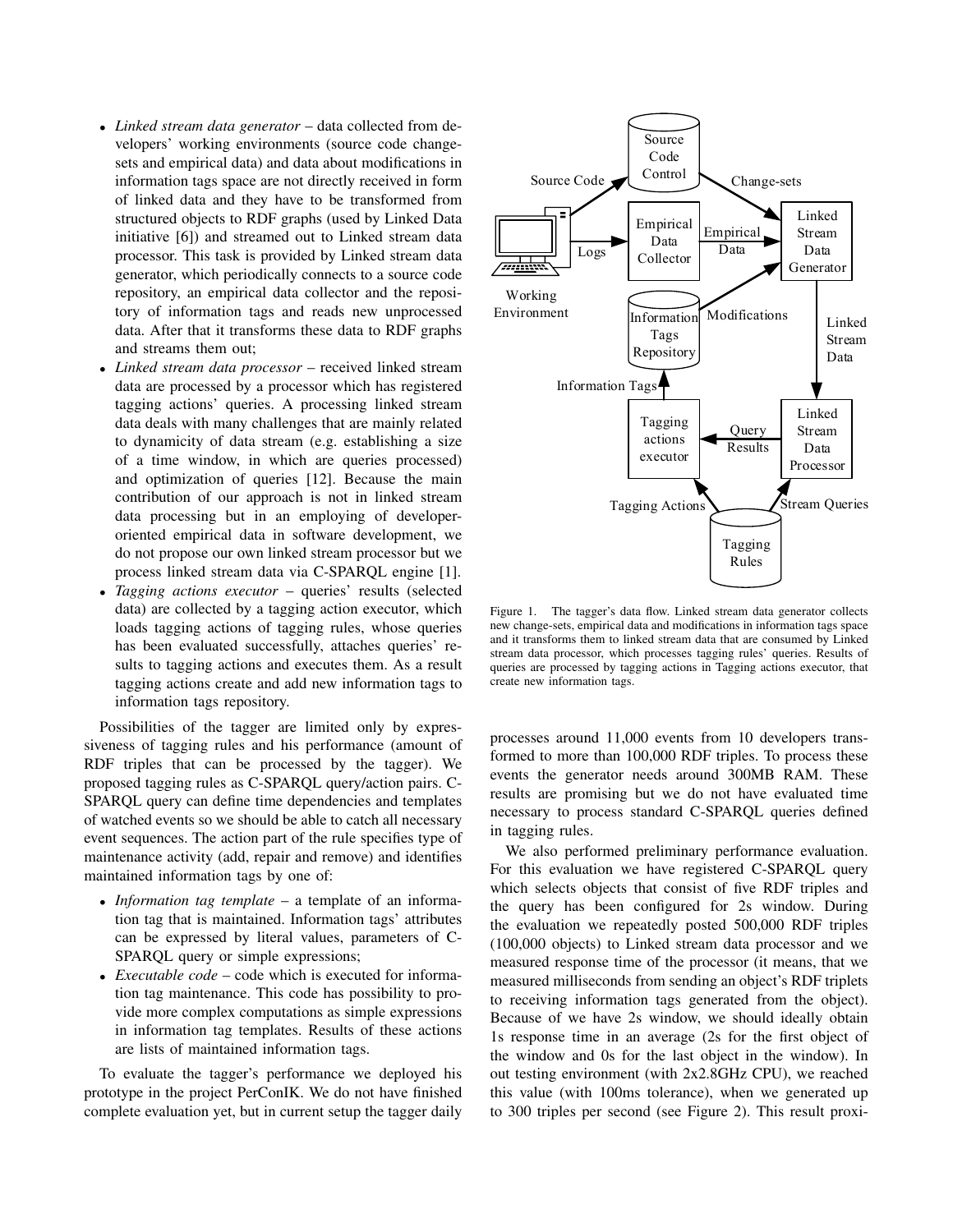

Figure 2. Response times of the tagger's testing environment in seconds per number of generated triplets. Ideal average value is 1 second.

mately correspondents up to 800 developers. It seems to be unsatisfactory result, but by the analysis of partial results we find out, that our bottleneck was caused by overhead of testing sandbox (the logger and the stream generator), that consumed more than 75% of resources. In planned release set-up, the stream generator and the processor do not share their resources. In addition each tagging rule is independent, so we are able to parallelize rules over multiple stream processors which can be deployed on cluster.

## IV. IMPLEMENTATION OF INFORMATION TAGS IN SOFTWARE DEVELOPMENT PROCESS

We proposed the set of information tags for support of a software development process that covers all information tags classes:

- *Content-based information tags*
	- *Smell* we collects smells from SonarQube's<sup>2</sup> analysis and attach them to source code files. This way we can easily reuse existing methods and tools of source code analysis and we do not lost currently used information.
- *User activity information tags*
	- *Implicit dependency* information tags that contains references to source code files on that source code files are implicitly dependent. We calculate these implicit dependencies from developers' interaction with files. E.g. if developers often switch view from a file F1 to a file F2, than we can say that the file F1 is implicitly dependent from the file F2. These dependencies are especially important in dynamic programming languages like JavaScript. The original method of building implicit dependencies is described in [8].
	- *Author* tagged parts of source code with authors, developers that authored or edited the code (with precision to lines).
- *Aggregating information tags*
- *Facet* information tags that aggregate selected information from other information tags with goal to support faceted search of source code. E.g. information tag aggregates all authors from lines of a source code file to one attribute *AuthorFacet* as a set of authors, what allows fast search operations with authors of the file.
- *User information tags* we proposed a set of user information tags from analysis of developers' comments in source code files with goal to support code review process and motivate developers to create these information tags.
	- *ToDo* a part of a source code should be implemented;
	- *Fix me* tagged source code contains a bug which has to be fixed;
	- *Nice to have* tagged source code will be updated/reimplemented;
	- *To be done* a work on the source code is in the progress;
	- *Sample* tagged source code is the ideal solution of the problem and should be used as the sample code for similar problems;
	- *Review request* the source code should be reviewed;
	- *Refactor* the source code has to be refactored;
	- *Code review* tagged source code contains a coding violation.

To competition employing information tags in software development we developed system CodeReview<sup>3</sup>. The system is focused to source code review, while it supports standard features of code review systems like browsing source code from git or requesting code review. In addition it supports direct tagging source code with aforementioned user information tags with precision to words (see Figure 3), interpreting machine information tags for users and faceted searching source code.

We employ the CodeReview system in teaching process of the subject Team project in which team of six or seven students develop software systems for one school year. We do not have final results yet, but we observed increased quality of source code and faster acquiring of team management skills than in teams from previous years.

## V. CONCLUSIONS AND FUTURE WORK

In the paper we presented concept, definition and classification of information tags and our approach for maintenance of empirical software metrics stored in information tags. The proposed approach has potential to solve the problem of collecting and processing empirical software metrics at real time, what is necessary for full-featured employing empirical software metrics in software development process. We have

<sup>3</sup>https://perconik.fiit.stuba.sk/codereview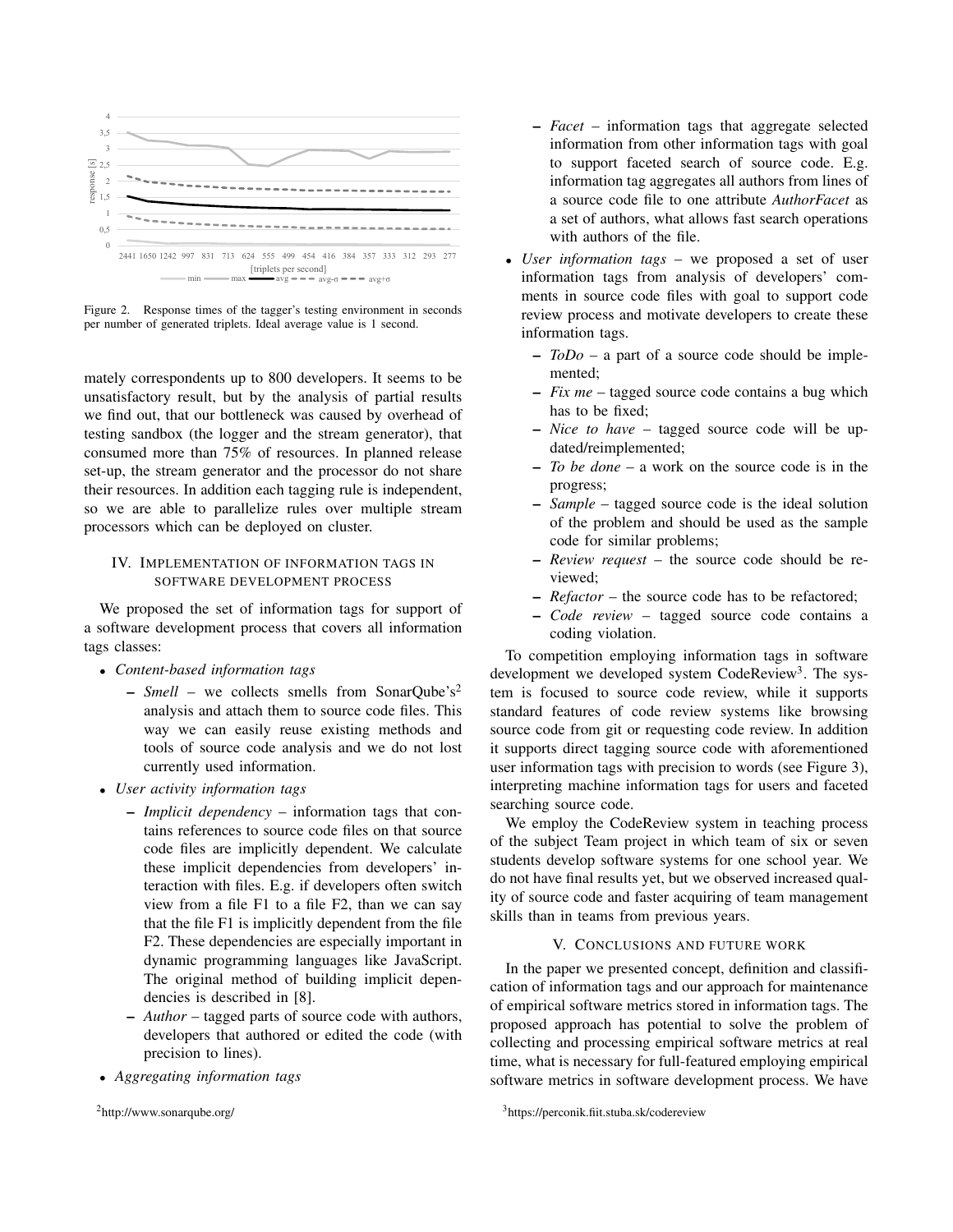

Figure 3. Example of information tags in system CodeReview. There is ToDo information tag in the line 259. This tag has been written by developer during authoring source code. These code-written information tags are parsed after committing source code in to a repository. Information tag in line 278 is created by a reviewer in the system CodeReview during review process.

not performed final evaluation of the approach yet. But we have successfully implemented and deployed the first prototype of the infrastructure already and we started with collecting empirical data and their processing to information tags. We also successfully implement information tags in teaching process. These facts suppose our assumption, that proposed approach is a solution for employing empirical software metrics in software houses.

The proposed tagger for information tag maintenance provide automatic information tags maintenance, but it needs manually defined tagging rules. This will be enough if we have complete control over information tag space, but the information tag space has been proposed to simplify sharing information among software systems [2]. Therefore third party software systems are still able to add, remove or modify information tags. In addition we have to maintain information tags created by users, too. To fulfill this requirement we are proposing approach for automatic learning tagging rules based on analysis of developers' activity streams and changes in information tag space. The approach is based on process discovery techniques [20]. This solution does not analyse modifications of information tags but it gets new versions as combination of adding new information tags and removing old information tags. We associate information tags to streams of events about developers' activities and analyse these streams by process discovery techniques. We hope, that this approach allows us to discover substantial software development processes that change properties of source code stored in information tags. To prove feasibility of this idea, we simplify process discovery to identification of processes that lead to bugs in source code. In this setup we achieve promising preliminary results with precision above 70% and recall above 65%.

#### ACKNOWLEDGMENT

This work was partially supported by grants No. VG 1/0752/14 and No. VG 1/0646/15 and is the partial result of the Research & Development Operational Programme for the project Research of methods for acquisition, analysis and personalized conveying of information and knowledge, ITMS 26240220039, co-funded by the ERDF.

#### **REFERENCES**

- [1] D. F. Barbieri, D. Braga, S. Ceri, and M. Grossniklaus. An execution environment for c-sparql queries. In *Proc. of the 13th Int. Conf. on Extending Database Technology*, EDBT '10, pages 441–452, New York, 2010. ACM.
- [2] M. Bielikova and Rastocny. Lightweight semantics over web information systems content employing knowledge tags. In *Advances in Conceptual Modeling*, volume 7518 of *LNCS*, pages 327–336. Springer, 2012.